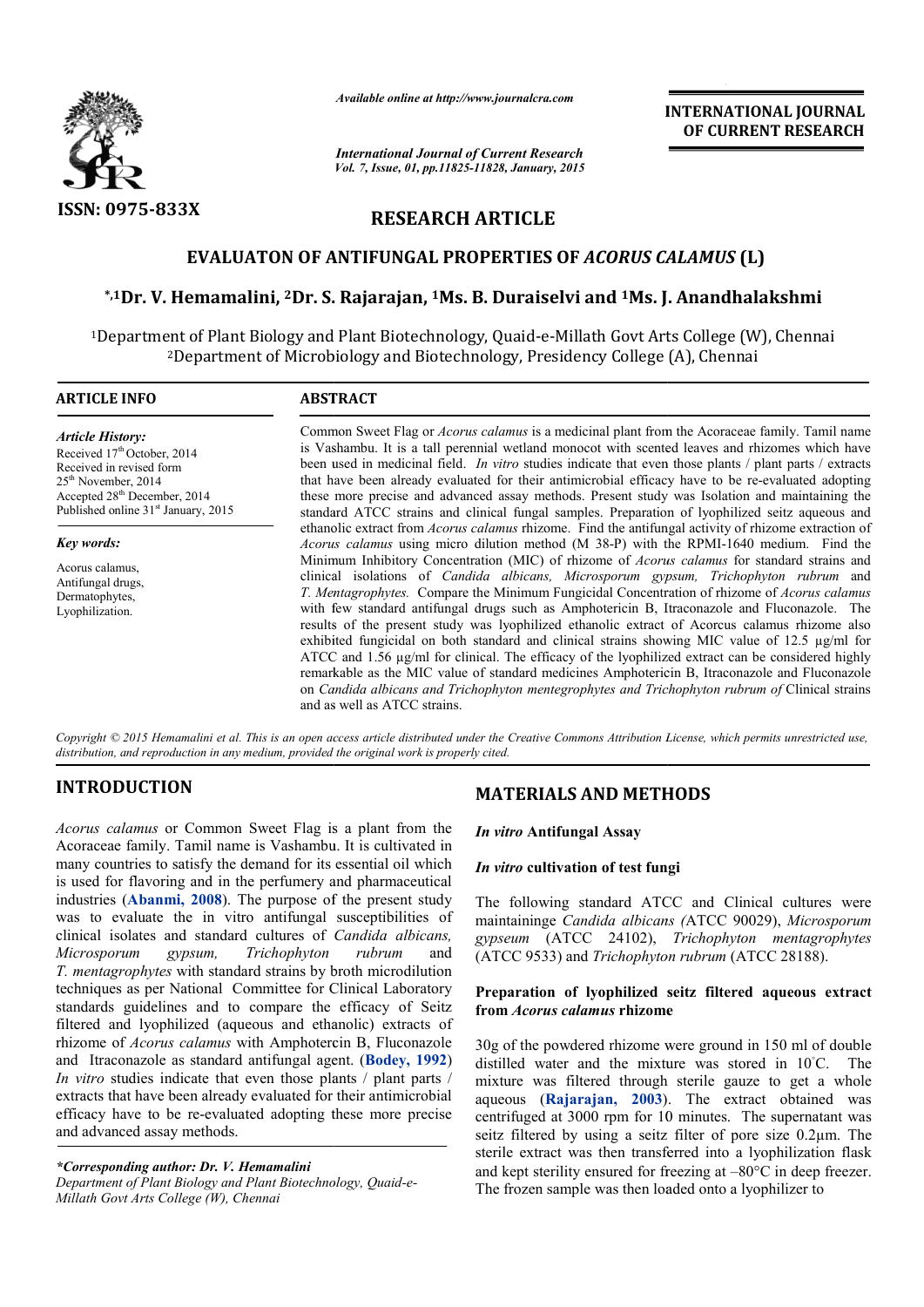remove the water content. The powder obtained as a result of lyophilization was transferred to sterile 5ml vials and stored at -20◦ C until further use.

#### **Preparation of lyophilized seitz filtered ethanolic extract from** *Acorus calamus* **rhizome**

The method of preparation of seitz filtered lyophilized ethanolic extract of *Acorus calamus* rhizome was similar to the method followed in aqueous extract. The difference was that instead of water, 70% ethanol was used to prepare the extract.

#### **Serial two-fold dilution of drugs**

Serial two-fold dilutions were prepared according to NCCL's approved documents (M38-P). Eight test tubes were taken and first tube was filled with 2ml of sterile RPMI-1640 medium and remaining seven tubes were filled with 1ml of medium and weighed (200g) (**Espinel, 2001**). Whole lyophilized extract was dissolved in the first tube and mixed well and serially diluted. The resultant dilutions of the extract was  $12.5\mu$ g,  $6.25\mu$ g,  $3.125\mu$ g,  $1.56\mu$ g,  $0.78\mu$ g,  $0.39\mu$ g  $0.165\mu$ g and  $0.165\mu$ g per ml. Same diluting procedure was carried out for standard antifungal agents (Amphotericin B, Itraconazole and Fluconazole) and isolated pure chemicals (A, B, C and D) were weighed (100µg) and dissolved in DMSO and serially diluted.

### *In vitro* **antifungal assay by broth Micro dilution method (M 38-P)**

The *in vitro* antifungal assay of Seitz filtered and lyophilized whole extracts (aqueous and ethanolic) from Indian Medicinal plant, *Acorus calamus* was performed by broth micro dilution as per NCCLS (M 38-P) guidelines.

#### **Inoculum preparation**

Inoculum suspension of *Candida albicans* was prepared by picking subcultures on SDA plates and it is dissolved in 5ml of sterile 0.85% NaCl. It was diluted into 1:50 using RPMI-1640 medium of sterile saline into seven-day-old culture tube. (Pfalle, 2004). This suspension was vigorously shaken and vortexed for 15 minutes. Then it was transferred aseptically into sterile tubes. The spore density was adjusted spectrophotometrically at 530nm. Finally it was diluted into 1:50 using RPMI-1640 medium. The prepared inoculum were quantified by plating on SDA.

### **Test procedure**

Three controls were maintained - control 1) Positive control dry free medium with fungal inoculums; control 2) Blank which consists of dry free medium only without fungal inoculums and control 3) Medium with DMSO and fungal inoculums. Each microtitre well containing sterile RPMI-1640 medium, (**Espinel, 1996**) add serially two-fold diluted drugs (standard and test) to the respective well. Then add standard fungal inoculums was delivered to the entire well except blank control. All the microtitre plates were incubated at 24◦ C for Dermatophytes and 37◦ C for *Candida albicans* and examined after 21 to 26, 46 to 50 and 70 to 74 hours of incubation.

# **RESULTS**

### **Characteristics of seitz filtered aqueous extracts and lyophilized aqueous extracts of** *Acorus calamus* **rhizome**

The physical characteristics of seitz filtered aqueous extract done as per the methodology outlined in the Methodology chapter earlier from *Acorus calamus* rhizome are Bitter taste, Yellowish brown, Transparency, Non – viscous and pH 6.5. The physical characteristics of lyophilized aqueous extract of the seitz filtered done as per the methodology outlined in the Methodology chapter earlier from *Acorus calamus* rhizome are Brown in coulour, Fine crystal and Sticky.

#### **Characteristics of seitz filtered ethanolic extracts and lyophilized ethanolic extracts of** *Acorus calamus* **rhizome**

The physical characteristics of seitz filtered ethanolic extract done as per the methodology outlined in the Methodology chapter earlier from *Acorus calamus* rhizome are Bitter taste, Yellowish brown, Transparent, Non – viscous and pH 6.9. The physical characteristics of lyophilized ethanolic extract of the seitz filtered done as per the methodology outlined in the Methodology chapter earlier from *Acorus calamus* rhizome are Brown, Fine powder and Sticky.

### **In vitro antifungal activity for** *Candida albicans* **(Table 1)**

The lyophilized aqueous extract fungicidal property had been observed with an MIC / MFC value for *Candida albicans* at 1.56 µg/ml for ATCC strain and 1.56 µg/ml for clinical strain. The lyophilized ethanolic extract of *Acorus calamus* rhizome also exhibited fungicidal on both standard and clinical strains showing MIC value of 1.56  $\mu$ g/ml for ATCC and 1.56  $\mu$ g/ml for clinical.

#### **Table 1. Comparative Table for** *Candida albicans*

| Drug          | Candida albicans (ATCC) | Candida albicans     |
|---------------|-------------------------|----------------------|
|               | 90029) MIC µg/ml        | (Clinical) MIC µg/ml |
| Amphotercin B | $^+$                    | $^{+}$               |
|               | 3.12                    | 3.12                 |
| Itraconazole  |                         |                      |
|               | 0.00                    | 0.00                 |
| Fluconazole   |                         |                      |
|               | 0.00                    | 0.00                 |
| Aqueous       | $^{+}$                  | $^{+}$               |
| lyophilized   | 1.56                    | 1.56                 |
| extract       |                         |                      |
| Ethanolic     | $^{+}$                  | $^{+}$               |
| lyophilized   | 1.56                    | 1.56                 |
| extract       |                         |                      |

The efficacy of the lyophilized extract can be considered remarkable as the MIC value of Amphotericin B (pure chemical) on *Candida albicans* ATCC strain was only 3.12 µg/ml and while the MIC / MFC value for clinical strain was one dilution lower than the lyophilized extracts of 3.12 µg/ml.

# *In vitro* **antifungal activity for Dermatophytes**

It has been found that lyophilized aqueous extract fungicidal activity on all the three dermatophytes both ATCC and clinical at a concentration range of  $12.5 - 1.56 \mu g$  / ml (Table 2,3 & 4) and ethanolic extract fungicidal activity is restricted to *Microsporum gypseum* (Table 2).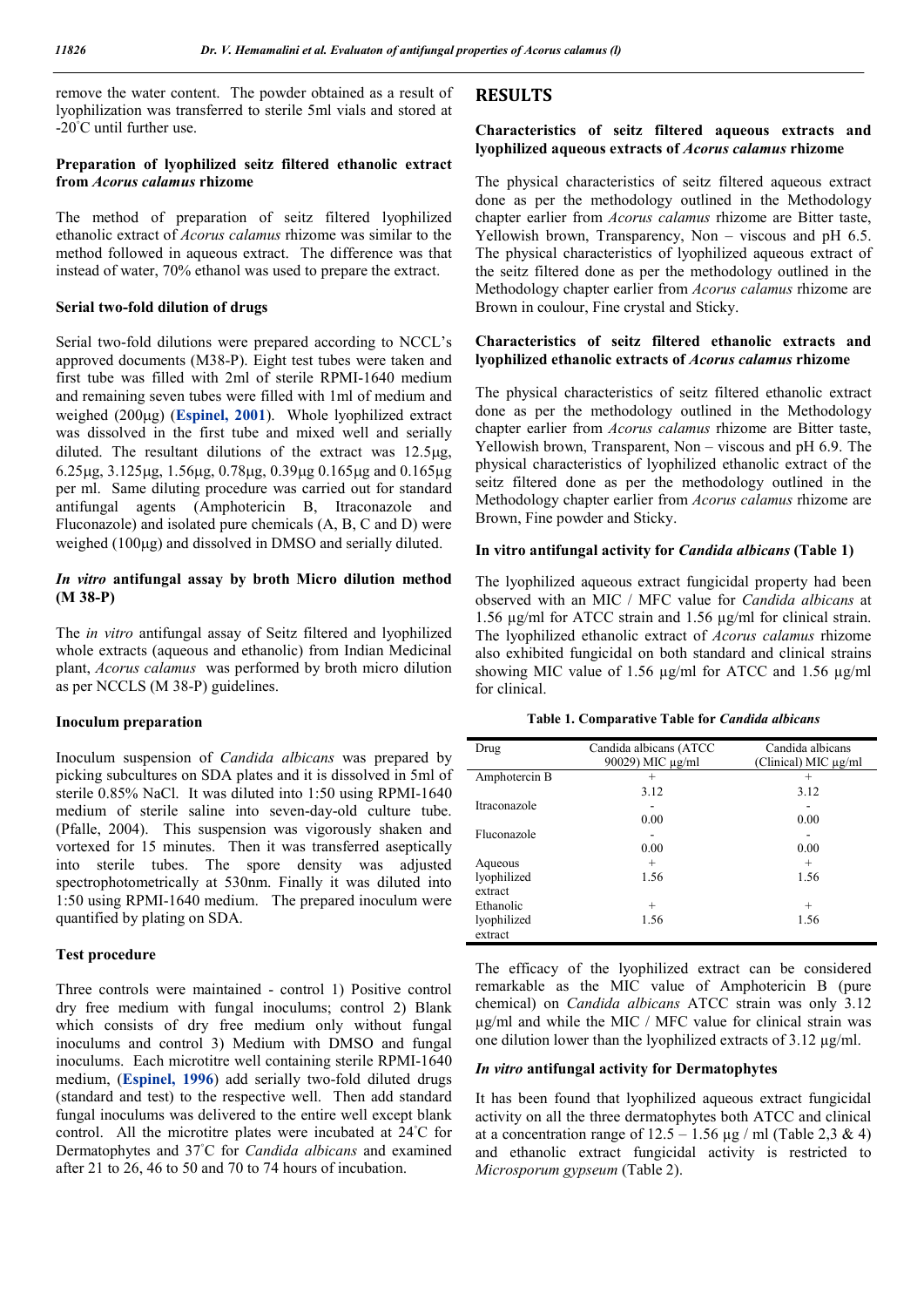| Drug                          | Microsporum gypseum (ATCC 24104) MIC µg/ml | Microsporum gypseum (Clinical) MIC $\mu$ g/ml |
|-------------------------------|--------------------------------------------|-----------------------------------------------|
| Itraconazole                  |                                            |                                               |
|                               | 6.25                                       | 6.25                                          |
| Fluconazole                   |                                            |                                               |
|                               | 6.25                                       | 6.25                                          |
| Aqueous lyophilized extract   |                                            |                                               |
|                               | 12.5                                       | 12.5                                          |
| Ethanolic lyophilized extract |                                            |                                               |
|                               | 12.5                                       | 12.5                                          |

#### **Table 2. Comparative Table for** *Microsporum gypseum*

**Table 3. Comparative Table for** *Trichophyton mentegrophytes*

| Drug                          | Trichophyton mentagrophytes (ATCC 9533) MIC µg/ml | Trichophyton mentagrophytes (Clinical) MIC µg/ml |
|-------------------------------|---------------------------------------------------|--------------------------------------------------|
| Itraconazole                  |                                                   |                                                  |
|                               | 12.5                                              | 6.25                                             |
| Fluconazole                   |                                                   |                                                  |
|                               | 12.5                                              | 6.25                                             |
| Aqueous lyophilized extract   |                                                   |                                                  |
|                               | 3.12                                              | 1.56                                             |
| Ethanolic lyophilized extract |                                                   |                                                  |
|                               | 3.12                                              | 12.5                                             |

| Drug                          | Trichophyton rubrum $(ATCC 28188)$ MIC $\mu$ g/ml | Trichophyton rubrum (Clinical) MIC µg/ml |
|-------------------------------|---------------------------------------------------|------------------------------------------|
| Itraconazole                  |                                                   |                                          |
|                               | 6.25                                              | 6.25                                     |
| Fluconazole                   |                                                   |                                          |
|                               | 6.25                                              | 6.25                                     |
| Aqueous lyophilized extract   |                                                   |                                          |
|                               | 6.25                                              | 1.56                                     |
| Ethanolic lyophilized extract |                                                   |                                          |

6.25

**Table 4. Comparative Table for** *Trichophyton rubrum*

The *in vitro* antifungal assay, the efficacy of the lyophilized aqueous and ethanolic extracts are equal to that of the standard anti dermatophytic drugs formed in the experiments namely of Itraconzole and Fluconazole, i.e., 12.5 µg / ml – 6.25 µg/ml (Table 2,3 & 4).

The present study of the lyophilized ethanolic extract of Acorcus calamus rhizome also exhibited fungicidal on both standard and clinical strains showing MIC value of 12.5 µg/ml for ATCC and 1.56 µg/ml for clinical. The efficacy of the lyophilized extract can be considered highly remarkable as the MIC value of standard medicines Amphotericin B, Itraconazole and Fluconazole on *Candida albicans and Trichophyton mentegrophytes and Trichophyton rubrum of* ATCC strain and as well as clinical strains (Table 3 & 4).

### **Conclusion**

The climatic conditions of India favours fungal infections especially of the *Candidiases* and *Superficial mycoses.* The effect of the lyophilized extracts were highly encouraging. The *in vitro* efficacy of these extracts namely aqueous and ethanolic were very impressive as these extracts exhibited fungicidal activity on *Candida albicans*, *Microsporum gypseum*, *Trichophyton mentagrophytes* and *Trichophyton rubrum* (standard/clinical). The MIC range was between 12.5 µg/ml for ATCC and 1.56 µg/ml for clinical. The efficacy of the lyophilized extract can be considered "highly remarkable" compared to the standard medicines Amphotericin B, Itraconazole and Fluconazole on *Candida albicans,*

*Trichophyton mentegrophytes and Trichophyton rubrum* in ATCC strains as well as Clinical strains.

1.56

# **REFERENCES**

- Abanmi. "Characteristics of superficial fungal infections in the Riyadh region of Saudi Arabia. 2008. *International Journal of Dermatology*, "Vol.47( 3): pp. 229-235.
- Aghighi. S. "Antibacterial and antifungal survey in plants used indigenous herbal- medicine of southeast region of Iran." 2004. *Journal of Biological Science*, Vol.4 No.3: pp.405- 412
- Bodey, G. P. 1992. Azole antifungal agents. *Clin. Infect. Dis.*, 14(Suppl 1):S161-S169.
- Chaurasia, S.C. and Jain, P.C. 1978. "Antibacterial activity of essential oils of four medicinal plants". *Indian J. Hosp. Pharm.,* 15(6):166–168.
- Degreef, H., Heeres, J., Borgers, phd M. 2006. Antifungal Azoles for skin disorders expert opinion on therapeutic patents, volume 16, number 9, September 2006, pp. 1235- 1253(19).
- Espinel Ingroff A., Fothergill A., Peter J., Rinaldi, M. G. and Walsh, T. J. 2001. "Testing conditions for determination of Minimum fungicidal concentrations of new and established antifungal agents for *Aspergillus spp*" NCCLS collaborative study. *J. Clin. Microbiol*., 2001; 40: 3204 – 3208.
- Espinel Ingroff A., Pfaller M., Erwin M. E. and Jones, R. N. 1996. Interlaboratory evaluation of E-test method for testing antifungal susceptibilities of pathogenic yeasts to